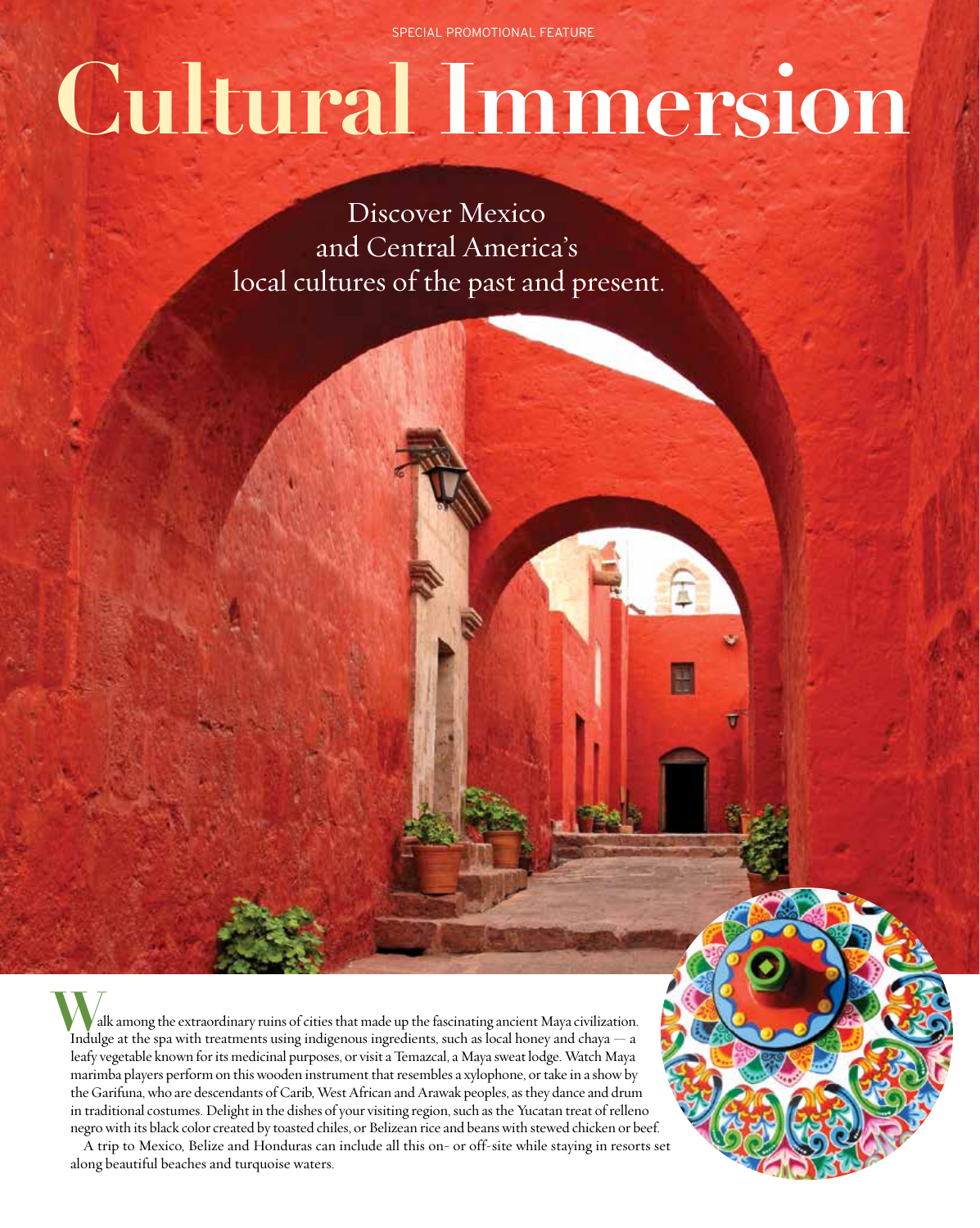## **Mexico**

Optional excursions offered at all-inclusive resorts in Cancun and nearby Riviera Maya can take you throughout the Yucatan Peninsula to discover the historical gems of the ancient Maya. Some 117 miles west of Cancun is the UNESCO World Heritage Site Chichen Itza, which is also one of the New Seven Wonders of the World. Highlights include the stepped pyramids of Temple of Kukulcan, also known as El Castillo, and the Temple of the Warriors.

Other fascinating Maya sights in the region include the walled fortress city of Tulum, with its own El Castillo standing almost 25 feet tall. It's approximately 80 miles south of Cancun on the edge of the Caribbean Sea. The ancient Maya city of Coba set in the tropical jungle is only a half-hour drive inland from Tulum. Not to be missed is also Xcaret, which combines archaeological sites with eco-touring and adventure.

#### **Mexico/Cancun**

The all-inclusive Moon Palace Golf & Spa Resort

on Cancun's south shore makes it easy and costeffective to explore the cultural treasures of Cancun and surrounding areas. If you stay five nights or longer, you receive a \$1,500 resort credit, which can be used toward off-site excursions to explore Maya treasures or natural wonders of the region, including the incomparable Chichen Itza.

Moon Palace is set on 123 beachfront acres with more than 2,400 guest rooms throughout three sections. The Moon Grand section is for those seeking quiet and seclusion, while the recently renovated Sunrise section is ideal for families, offering several pools and fun activities for the kids. The Nizuc section features exclusive concierge-level service.

The resort credit can also be used to enjoy the AAA Four Diamond property's on-site amenities, including room upgrades, spa treatments and even a swim with dolphins at the resort's new Dolphinarium, which features a 37,000-squarefoot saltwater aquarium. It is just one part of the recent \$55 million enhancement project, which also includes a new FlowRider Double Wave Simulator that lets kids (and adults too!) learn to surf like the pros, and a new Wired Teens Lounge and Connection Zone Kids Club. More fun, but for adults only, can be enjoyed at Noir, an upscale nightclub. Five of the resort's 14 restaurants and 11 bars and lounges also received refurbishments. *800-635-1836; moonpalacecancun.com*

The all-inclusive beachfront Oasis Sens or the "Pleasure Resort" in Cancun is adults-only and lesbian- and gay-friendly. Book a room in the Oasis Sian Ka'an Club and you get a complimentary smart car for exploring the region (the rental is free, but mandatory insurance is required.) These accommodations also offer Jacuzzis or private pools and access to exclusive areas and restaurants. The resort itself is a foodie's paradise with nine restaurants, including a 20-course gourmet molecular dining experience where you'll feast on innovative dishes that surprise and reinvent Mexican cuisine. Oasis Sens boasts three pools, a blissful full-service spa, and a long list of included activities and entertainment.

New this year to Oasis Sens, in addition to



its existing destination-wedding packages, is a complimentary LGBT wedding package (symbolic only). A dedicated wedding coordinator helps plan all inclusions, such as a decorated ceremony location and tropical flowers. Enjoy a petite wedding cake, sparkling wine toast and dinner reservations in a specialty restaurant for a maximum of 10 following the big event. Beyond the ceremony, you can get such delights as a bottle of sparkling wine and deluxe amenities en-suite on the wedding day, breakfast in bed and a 15 percent discount at Oasis Spa on select services. Celebrate again on your first anniversary with a complimentary one-night stay if you book five nights or more. *800-44-OASIS; oasishotels.com* 

#### **Mexico/Riviera Maya**

Just south of Cancun, Palladium Hotels & Resorts Riviera Maya complex has five all-inclusive separate hotels that offer guests staying at any of the four family resorts the use of amenities from each. These include Grand Palladium Colonial Resort & Spa, Grand Palladium Kantenah Resort & Spa, Grand Palladium White Sand Resort & Spa and Grand Palladium Riviera Resort & Spa. The Royal Suites Yucatan by Palladium is an adults-only resort that has its own private beach, pool, restaurant and bar, but guests here can also enjoy the amenities and restaurants at the other properties.

Boasting a top beach location, the complex is convenient to many of the cultural sights of the Yucatan Peninsula. It also has its own Crafts Plaza where local artisans sell handmade items. The complex is eco-friendly with protected seaturtle and crocodile habitats, flamingos and orchid greenhouses. Eco-tours take you around the complex, pointing out the palm trees, jungle areas, mangroves and gardens.

The new Zentropia Palladium's Spa & Wellness is available to all guests when they want some extra pampering. Built in the style of a Maya temple, the spa has close to 20 treatment rooms, plus eco palapas located throughout the resort for outdoor massages. Most activities and entertainment are included in the hotel rate, as is dining at any of the 14 restaurants. *800-961-7661; palladiumhotelgroup.com*

As part of its all-inclusive offerings, Sandos Caracol Eco Resort & Spa in Riviera Maya has created the authentic Maya "Xcalacoco Experience," designed to immerse guests in Maya culture and tradition with eco bike tours that pass the temples of the Xcalacoco archeological site, just steps from the property. Local Maya community members re-enact a progressive four-day performance of the Sacred Maya Journey, including interactive segments with the guests, dancing, music and fire integration. A Maya market includes food stands with authentic Maya food and traditional dishes from the region cooked in an open-air setting. You can also watch Maya coffee being made using the Maya liquor, Xtabentun. This is offered at night the Xtabentun is lit on fire and poured from one container to another.

 Even your pampering can be culturally significant at Sandos Caracol. Opt for a Maya spa treatment in the 16-room, full-service spa that uses indigenous ingredients, such as chaya and honey extracted from on-site Mayan honeybees. A new Temazcal, a reconstruction of the ancient Maya sweatlodge, uses different levels of heat and steam generated by volcanic rocks and medicinal Maya herbs. Sister property Sandos Playacar Beach Resort & Spa in Playa del Carmen also has a new Temazcal. Both feature new eco-clubs for kids.

 Other inclusions as part of a stay at Sandos Caracol are dining at a choice of seven restaurants and an exclusive adults-only area. *866-336-4083; sandos.com*

The all-inclusive Occidental Grand Xcaret surrounded by authentic Maya ruins — is within walking distance of Xcaret Park. Book three nights or longer in an "Unlimited Xcaret Xperience" room category and you'll receive unlimited all-day access at the more than 40 exhibits and attractions at Xcaret Park, plus exclusive park and resort benefits.

As part of the package, enjoy a private ecocultural park tour by an Xcaret expert guide, reserved area seating during the "Xcaret Mexico Espectacular" show and 10 percent off on meals and beverages in the park. You even get free delivery to your resort room if you make purchases at any Xcaret Park store. You also receive voucher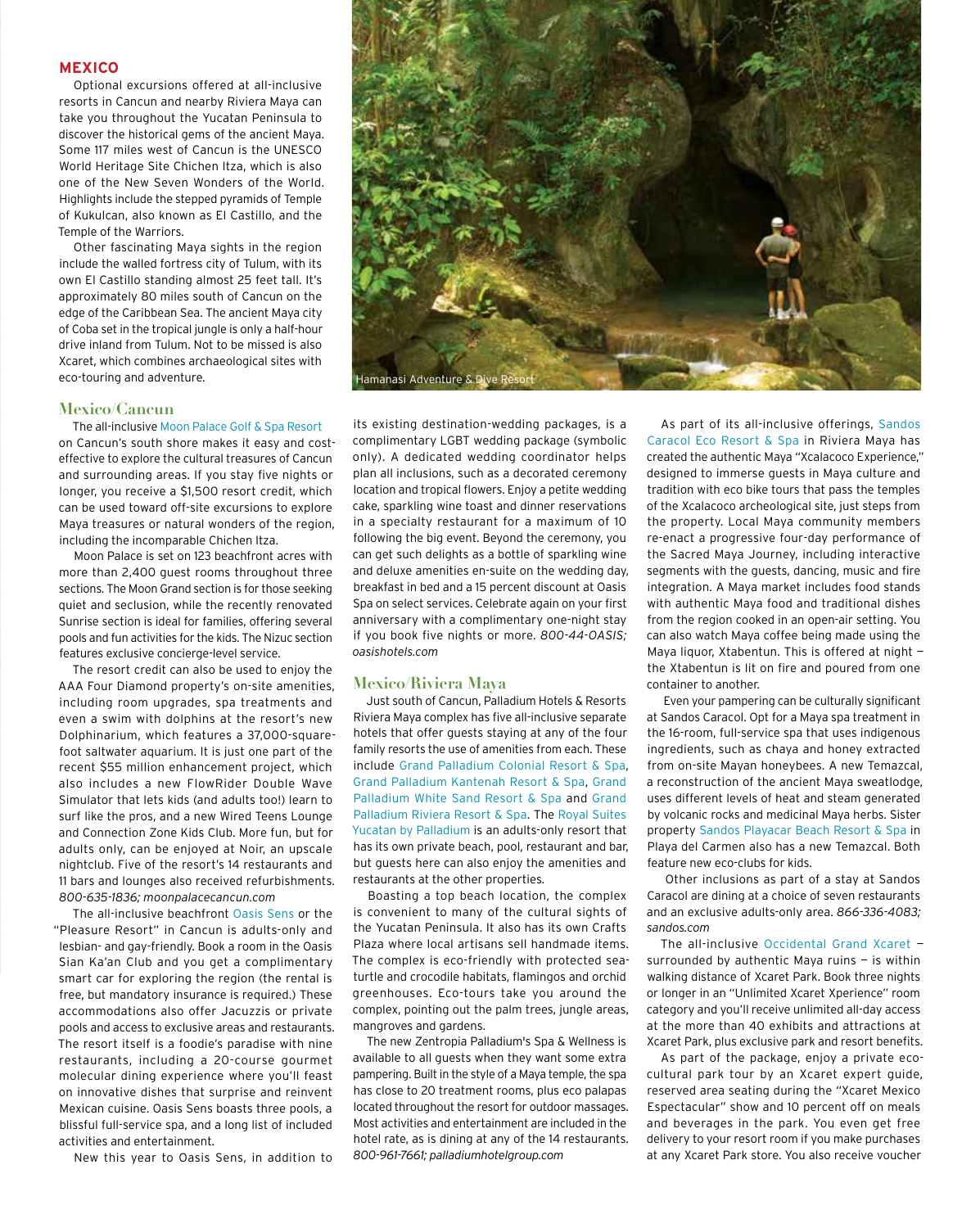

money toward select dolphin experiences, stingray encounters, snorkeling, wine tasting and time in the Temazcal. Visit Xel Ha, located 30 minutes from the property, and the resort provides vouchers for dolphin, Snuba, manatee and stingray activities, as well as discounts on tour tickets.

Your benefits continue on-property with VIP hotel check-in, complimentary mini-bar (with daily refill), and 30 percent off a 90-minute "WAYAK" Maya massage at the spa. The property offers plenty to do when you're not out exploring the cultural sites, with 11 restaurants, nine bars, a beach club, five swimming pools, nightly entertainment, tennis, mini-golf, kids club and activities, archery and a fitness room. *800-858- 2258; occidentalhotels.com* 

## **Central America/Belize**

If diving or the desire to unplug is your main goal for vacation, then Belize offers numerous intimate resorts just a short flight from Belize City. You not only get to explore the waters of the magnificent barrier reef, but also experience the local culture. Day trips get you to Belize's top Maya sites, such as Altun Ha, a 25-square-mile ceremonial center that was later a trading center, located one hour north of Belize City. Another choice are the temples at Lamanai in the Orange Walk district, surrounded by jungle.

## **Hopkins**

An excursion at Hamanasi Adventure & Dive Resort on Belize's southern coast pairs Xunantunich, a major Maya ceremonial site offering a panoramic

view of the Cayo District, and Cahel Pech, with some 34 structures. Hamanasi is located a short flight from and drive south of Belize City and one mile from Hopkins, one of the most traditional Garifuna villages — the Garifuna language is still spoken here, and you can witness traditional drumming, dancing and singing as well. The resort's Hopkins Cultural Tour with local guides takes you through the village via bicycle, with stops that include a lesson at the Lebeha Drumming Center.

Being at the resort itself is a cultural experience. Performances each week can include Maya marimba playing and Garifuna drumming and dancing. Hamanasi's restaurant serves a wide variety of Belizean dishes, using many of the fresh fruits, vegetables and herbs from its own organic garden. Guests can stay in spacious beachfront rooms and honeymoon suites or private treehouses nestled into the resort's coastal forest.

The PADI Five Star beachfront property is a good choice if you want to combine a cultural experience with daily trips to the Southern Barrier Reef for snorkeling and diving. *877-552-3483; hamanasi.com* 

## **Ambergris Caye**

The largest of Belize's nearly 200 offshore cayes, Ambergris Caye is a 25-minute flight or 75-minute boat ride from Belize City. Only 25 miles long and a half-mile wide, Ambergris Caye is best known for running parallel to Belize's barrier reef. The main town of San Pedro has a Caribbean feel to it with restaurants, night clubs, dive stores and boutiques. Just a stroll from San Pedro, but away from





**DISCOVER** reefs, rainforests & romance. **ESCAPE** to secluded, intimate treehouses or beachfront suites. **SNORKEL** and dive the reef. **CLIMB** Mayan pyramids. **PLAY** in waterfalls. **EXPLORE** the jungle. **KICK BACK** in a hammock. **ENJOY** fine dining.

Reef & Rainforest packages available. **877-552-3483 info@hamanasi.com www.hamanasi.com**



#### EXOTIC CAYE BEACH RESORT AMBERGRIS CAYE

Your relaxation destination when in Belize. Our one or two bedroom suites are equipped with kitchen, living and dining areas, cable TV and wireless internet. All are beachfront and complete with balconies. Swimming pool. Cafe. Beach Bar. Air Conditioned Yoga Studio. PADI Dive Centre. Fitness center. Tennis courts

> TEL: (501) 226-2870 WWW.BELIZEISFUN.COM INFO@BELIZEISFUN.COM





SUNBREEZE HOTEL & SUNBREEZE SUITES

• Renowned Divers' Resort • PADI Dive Operator, "Belize Dive Connection" • Perfect Location in town, yet away from the hustle and bustle

7TH NIGHT DIVE PACKAGES FROM: *US \$910 pp/dbl Diver*

*Book Now - US \$100 Off pp/dbl diver any 7th night dive package* **1-800-688-0191 www.sunbreeze.net www.sunbreezesuites.com**